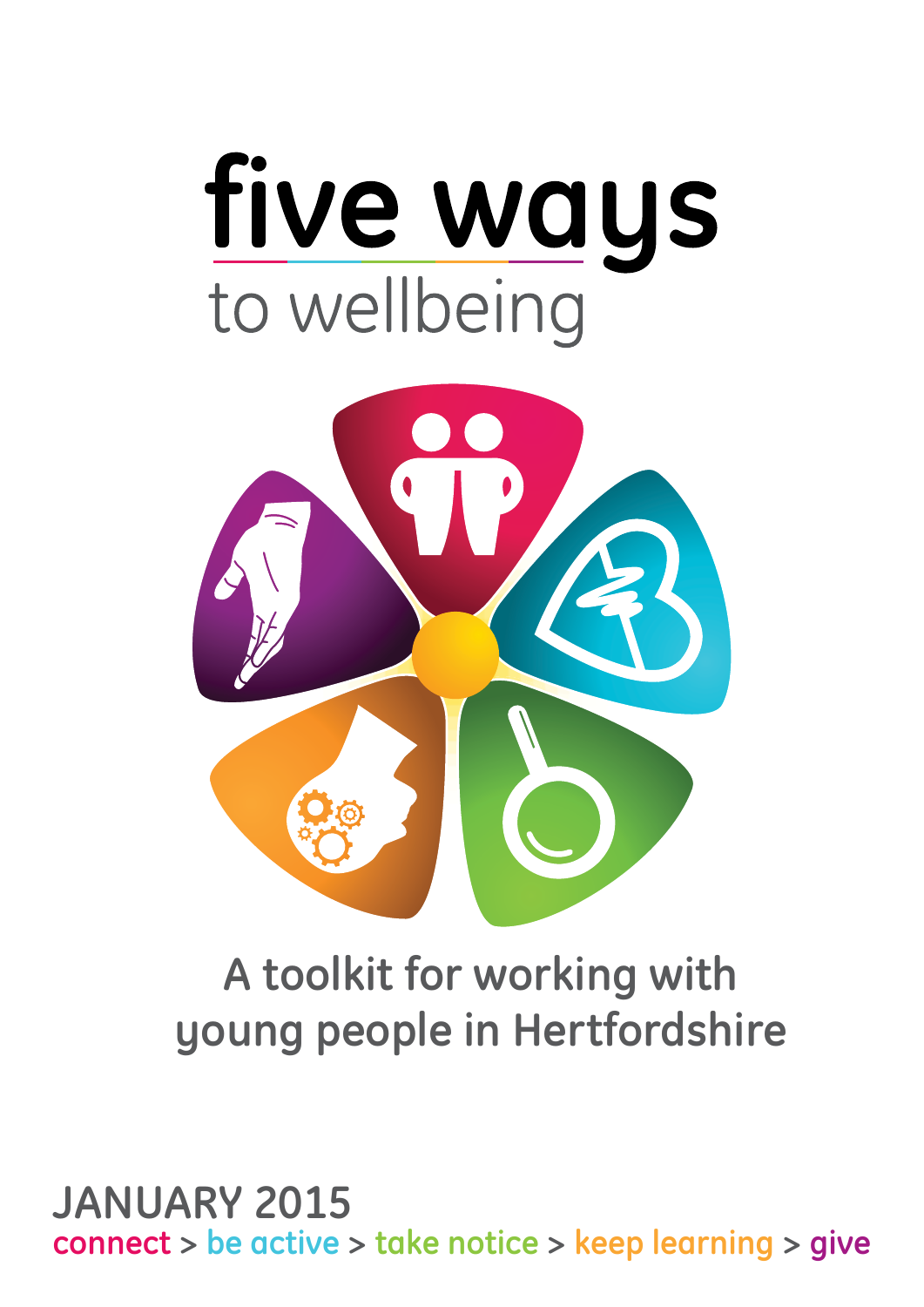## **Summary of this toolkit**

- This toolkit is for anyone working or engaging with young people in Hertfordshire; whether in a school, youth club or community setting.
- It introduces the 'Five Waus to Wellbeing Framework', which can be used to help improve wellbeing.
- It explains why improving young peoples' wellbeing is important and introduces practical ideas for using the Five Ways to Wellbeing when working with young people.

## **The main sections in the toolkit are:**

- **• Working with individual young people**
- **• Working with a group of young people**

**Click on a section to go to that page**

**• Ideas Bank**

1

## **What is wellbeing?**

The definition of wellbeing in Hertfordshire is both feeling good and functioning well.

# **Why does wellbeing matter for young people?**

If you have chosen to work with young people, of course you want them to feel good and be able to function well in their lives.

#### **Evidence suggests that wellbeing is also important in other aspects of young people's lives, for example:**

- Young people with a good level of wellbeing are more likely to perform well at school and be physically healthy (Department of Health, 2011).
- Enabling young people to develop awareness about the importance of looking after their wellbeing could offer benefits for their mental health in the future because we know that 75% of adult mental health problems begin before the age of 18 (CMO, 2012).
- Emotional and mental wellbeing could be a protective factor in reducing the likelihood of young people using drugs or alcohol (Public Health England, 2013)

So if you work with young people, consider it as part of your role to support them to look after and improve their own wellbeing.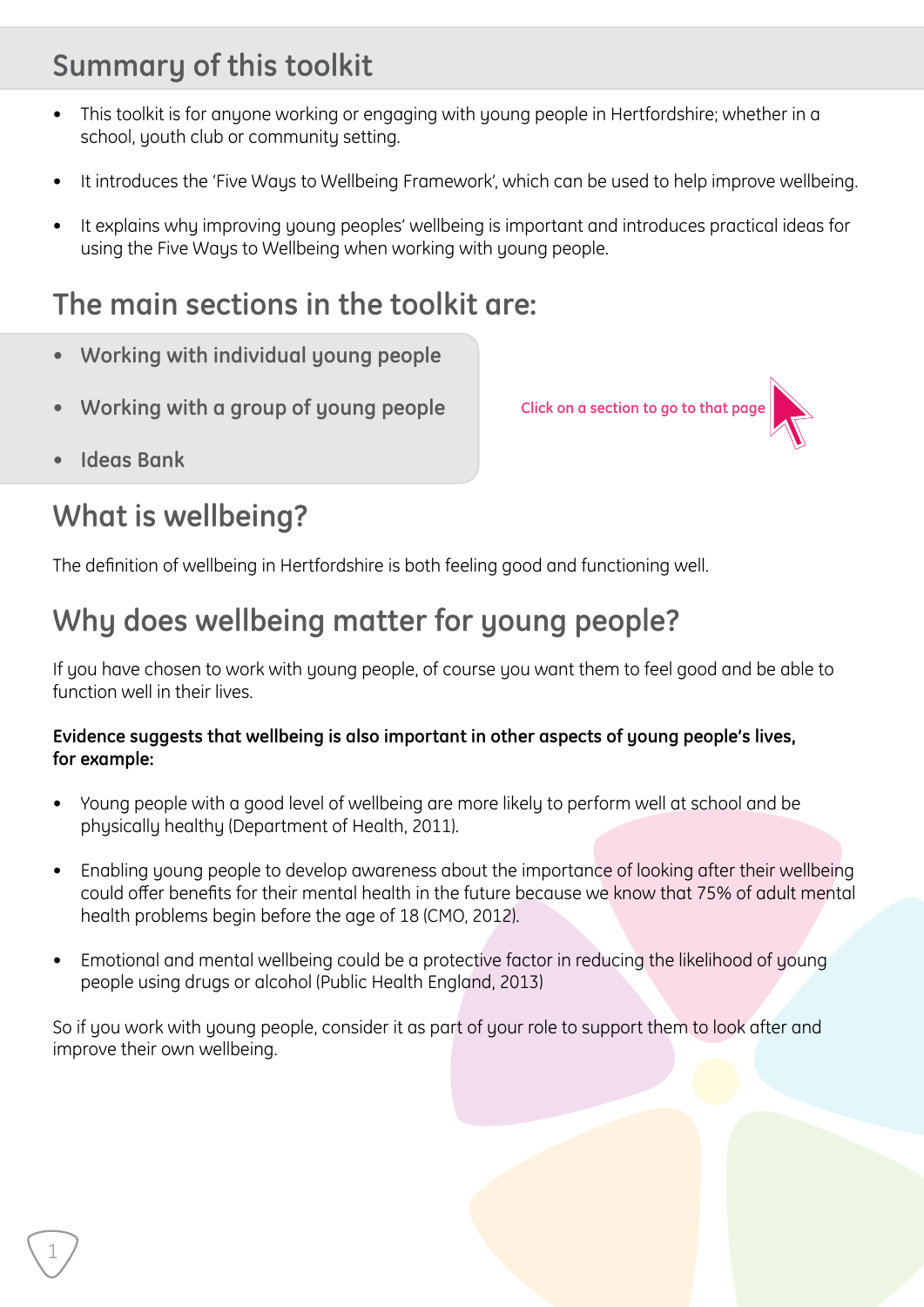# **What are the Five Ways to Wellbeing?**

The Five Ways to Wellbeing Framework was developed by the New Economics Foundation as a set of five evidence based actions that promote wellbeing. Based on the latest scientific evidence the simple actions, if taken regularly, can improve wellbeing and enhance quality of life.

## **The Five Ways to Wellbeing are to:**

- **• Connect** connecting with others
- **• Give**  giving looking outward as well as inward
- **• Be active** doing something active
- **• Take Notice** taking notice of the world around you
- **• Keep Learning** learning new things

## **Each action can be undertaken individually or collectively as part of everyday activity.**

# **The Five Ways to Wellbeing may help young people:**

- Make the most of opportunities and deal with stressful situations by taking time out and learning how to cope when things get tough.
- Increase their interpersonal skills, empathy and communication skills through giving and seeing themselves as part of the wider community.
- Increase their chances of employability and self-worth by taking notice of what they are good at and what they have to offer others.

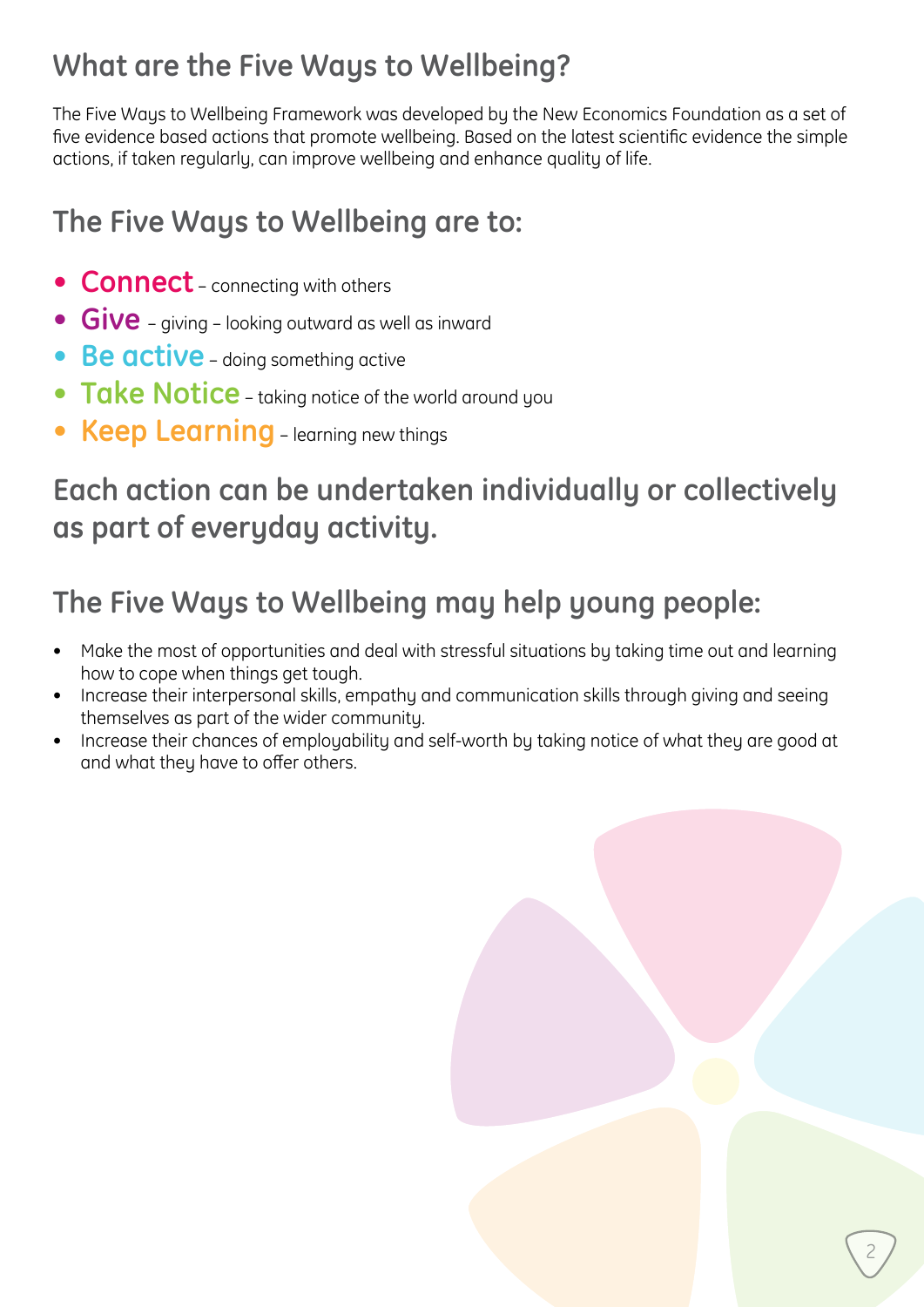## **Let's help young people to take responsibility for their own wellbeing**

The best way to really improve wellbeing is through understanding that

- 'Wellbeing is important for me'
- 'There are things that I can do to improve my wellbeing'

Although we can support young people to be happy and healthy through the work we do, they have the best chance of being able to stay happy throughout their lives if they learn how to take responsibility for their own wellbeing.

The biggest difference we can make is to give young people the awareness and skills to look after and think about their own wellbeing.

Many young people in Hertfordshire (particularly those aged between 11 and 15) may have been taught resilience lessons in school as part of the curriculum or be aware of the five ways to wellbeing. Resilience skills build self-efficacy and the ability to bounce back from setbacks. It's worth asking the group about their current understanding and whether they have had any lessons in school for example. For young people who suggest they have a good understanding it can be beneficial to explore the transferability of the skills with them and how they continue to develop their understanding as they grow up. We can always learn more about personal wellbeing and keep practising and building on what we know.

More information on the resilience lessons in school can be found here http://howtothrive.org/young-people/education/

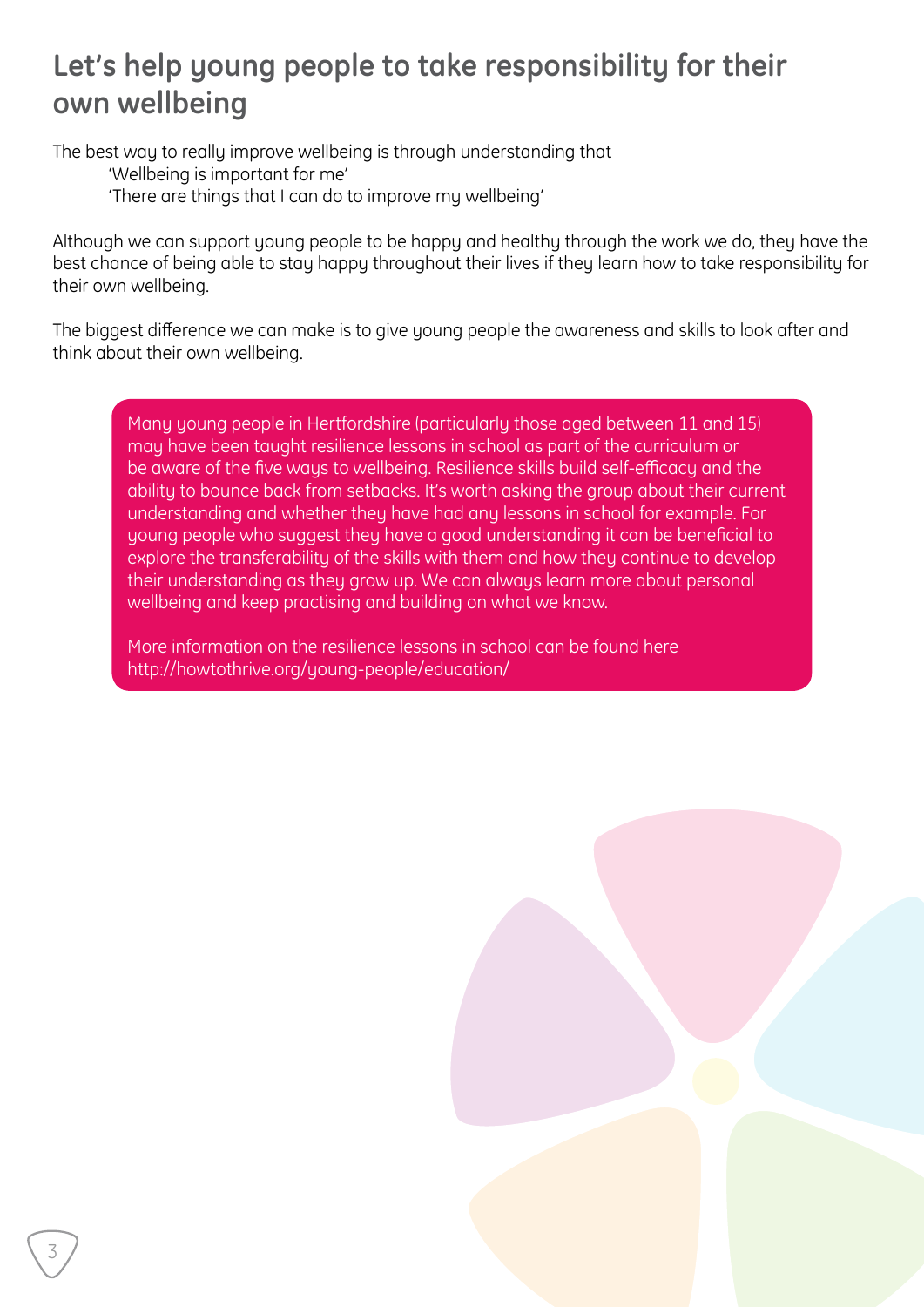



### **Connect**

Connect with people around you. Spend time with your friends and family. Make new friends. Use different ways to communicate.





#### **Be Active**

Go for a walk or a run. Cycle, dance or play a game. Walk to school instead of getting the bus. Go to the park. Try a new activity.

### **Take Notice**

Take time to be still, reflect, and become aware of your surroundings. Notice what you are thinking and be aware of what's going on in the world around you: the everyday and the unusual. Be curious. Savour your favourite food.



#### **Keep Learning**

Set yourself a goal. Learn something new. Research something you're interested in. Learn a new word or a random fact. Visit a museum.



#### **Give**

Do something nice for a friend. Thank someone. Smile. Volunteer your time. Raise money for charity. Be a good role model. Take action to improve your neighbourhood.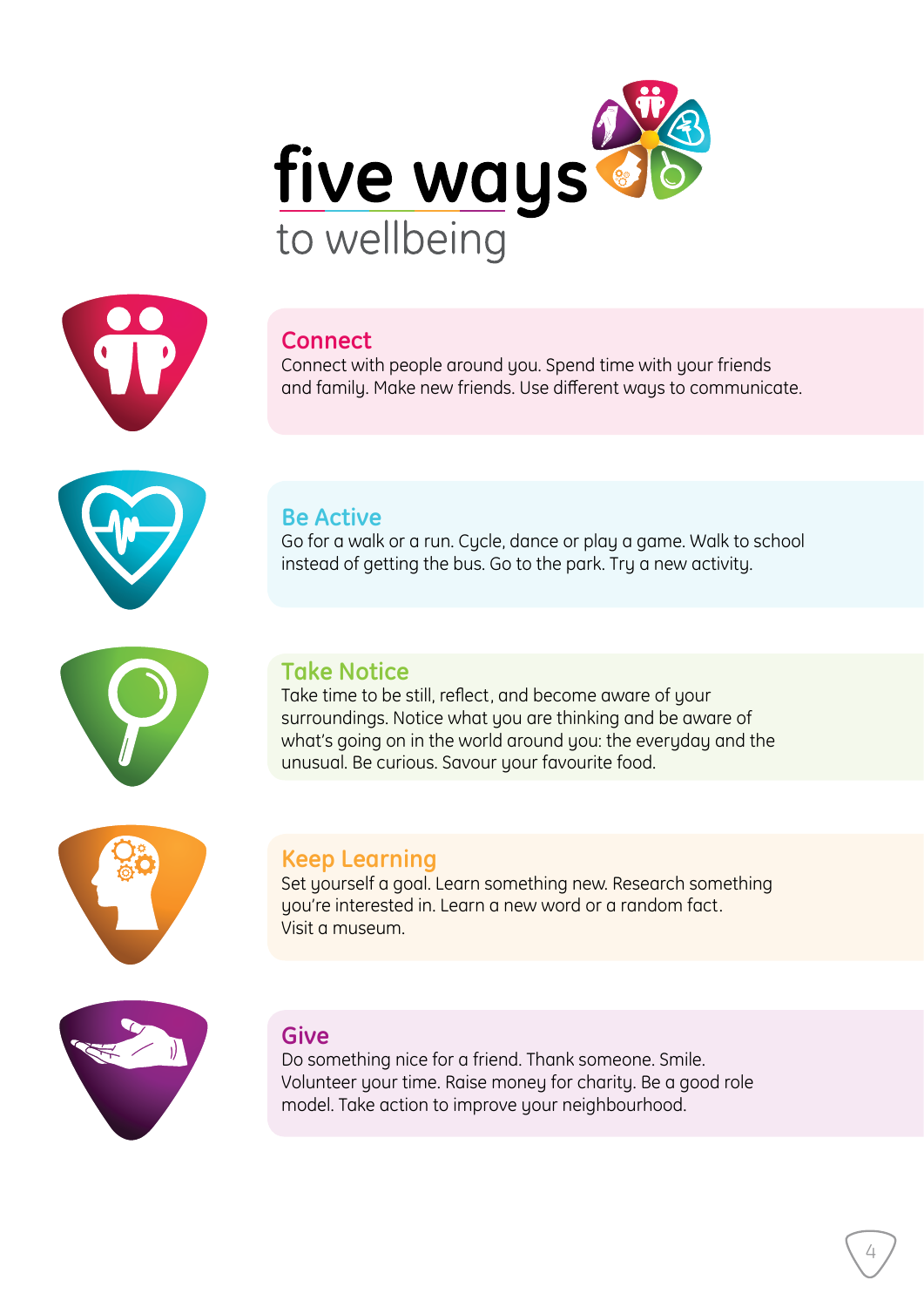# **Working with individual young people**

The Five Ways to Wellbeing Framework was designed to help individuals take action to improve their wellbeing. The ideas offered here provide some practical ways in which you can encourage young people to value their wellbeing and understand that they can feel good and function well by taking regular actions. They can all easily be adapted to fit your own style and the needs of the young people you work with.

## **How to start the conversation**

- Linking the Five Ways to Wellbeing to a young person's life is a great way to start the conversation.
- Ask the young person to focus on a time when they felt good. What were they doing, who were they with? You can then link this to one or more of the Five Ways to Wellbeing actions.

Sounds like you had a busy weekend helping your friend. I'm sure they appreciated it – did you know that helping people is really good for you too?'

 'So you like dancing – did you know that Being Active is one of the Five Ways to Wellbeing?'

So your team won at the weekend, can you describe the moment that goal went in? Did you know taking notice of a specific moment is one of the Five Ways to Wellbeing?

See the role plays on pages 7 & 8 for more tips...

It's important to remember that thinking of good things can be a lot harder to do than thinking of difficult things. If they are struggling to come up with anything good then explain that it's normal to find it hard. Generally we human beings have a tendency to focus on the negative more easily, it's in our nature! We have to work a lot harder to think of good things – think of it as how our brains are wired. We have to push our brains to pay attention to the good things, but when we do most people can find they think of things that have happened, however and despite how difficult life can be. Help prompt them using examples of small good things that happen; for example someone smiling at them, listening to a new song or laughing with friends.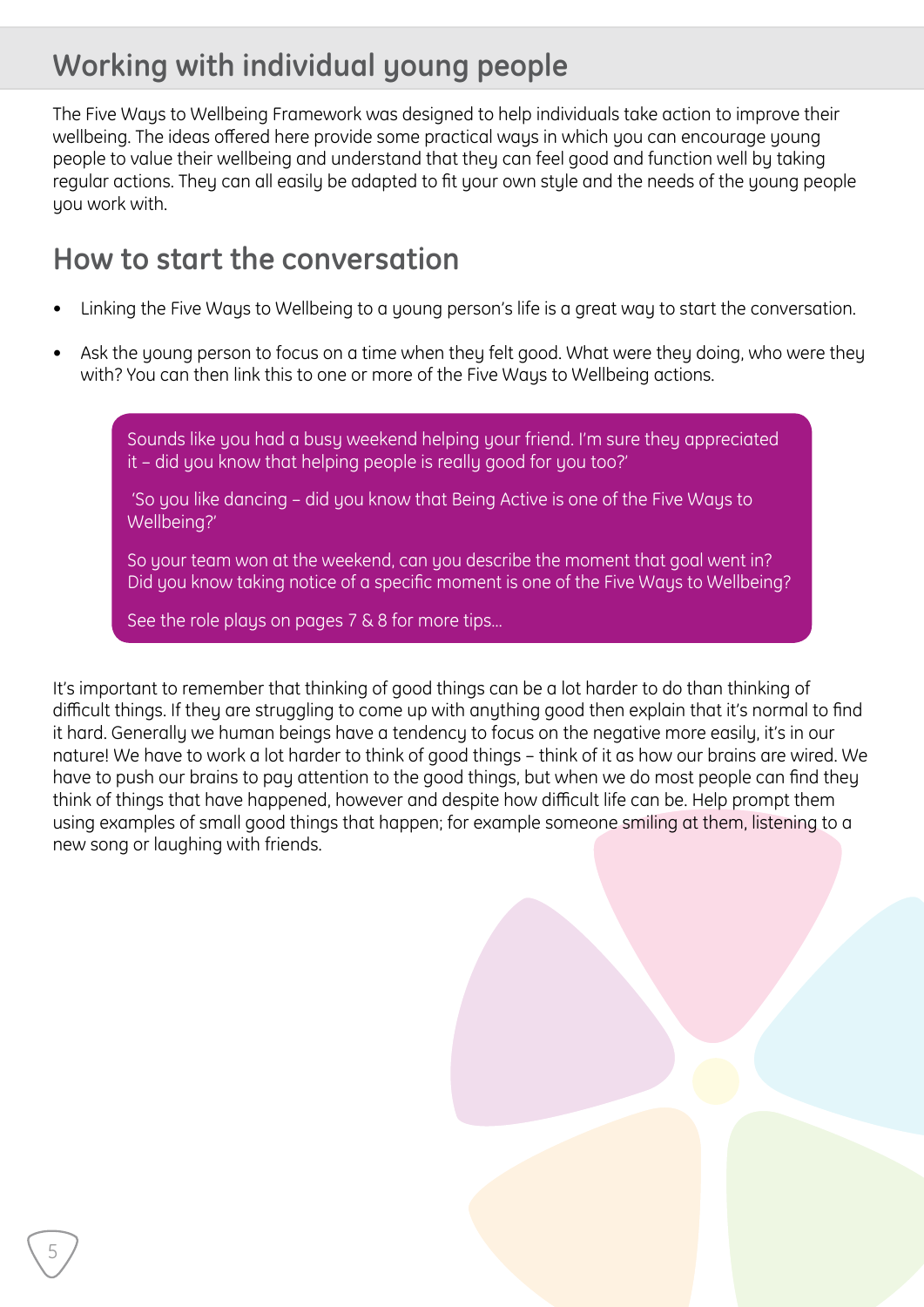## **How to encourage a young person to use the Five Ways to Wellbeing**

- Explain the Five Ways to Wellbeing with the help of a visual image. Leaflets are available from www.hertsdirect.org/fiveways, Hertfordshire Health Promotion or by emailing [fivewaystowellbeing@hertfordshire.gov.uk](mailto:fivewaystowellbeing%40hertfordshire.gov.uk?subject=) or you can use the diagram on page 4.
- **• The important things to explain are:** 
	- ‒ Wellbeing (feeling good and functioning well) is important for everyone.
	- ‒ Developing habits for wellbeing is best done when you are feeling ok rather than waiting until things are difficult.
	- ‒ Taking these five actions regularly will help improve wellbeing.
	- ‒ Finding ways to include the Five Ways to Wellbeing actions as part of everyday routines is the best way to improve your wellbeing.
- Explain that one way to improve wellbeing is to start to notice how many of the Five Ways to Wellbeing actions they are doing already, and also to notice the ones they are not. Use the [Ideas Bank](#page-12-0) at the end of this guide to get tips on different activities, local support organisations and contacts.
- Give them a simple worksheet to log which Five Ways to Wellbeing actions they do during the week (see the template at *appendix 1*. You can then ask them to show it to you next time you see them, and use it for a prompt to encourage them to try out more activities and make them part of their routine.
- Tell them about the 'Five Ways to Wellbeing app' which can be downloaded for free from Google Play. The app provides a way to log, record, set reminders and suggest different Five Ways to Wellbeing activities.
- Find ways to help young people understand that wellbeing is something that has to be worked at. The actions are simple but remembering to do them regularly can be hard. Engage them in a conversation about how they can help themselves to remember.

For example taking notice of what you are grateful for in life can be hard when you are feeling down and even more so if it's something you are not used to doing. It has been proven that focusing on what you appreciate in life when you are having a bad day is helpful for moving forward. See the activity on appreciation described in 'role play 2' below.

## **Things to be aware of**

Conversations about personal wellbeing can sometimes lead to thinking about difficult issues. Remember the Five Ways to Wellbeing is about everyone creating good habits that will help them look after their wellbeing – helping them to become mentally fit. The emphasis of this tool is to encourage ways for helping young people to think about the good things and develop healthy wellbeing, rather than dealing with the difficult things. It's important to have clear boundaries with the young people you are working with about this so they are clear about what the sessions can, and more importantly what they can't address. Make sure that you know where to point them for help if they say they need it.

- ‒ Make sure you have some information to hand so that you can signpost young people to services that are well placed to support them.
- ‒ Make sure you are aware of what to do if you become concerned about a young person's emotional wellbeing or mental health. Your organisation will have its own policy in place on how to deal with concerns and that is the guidance you should look to follow.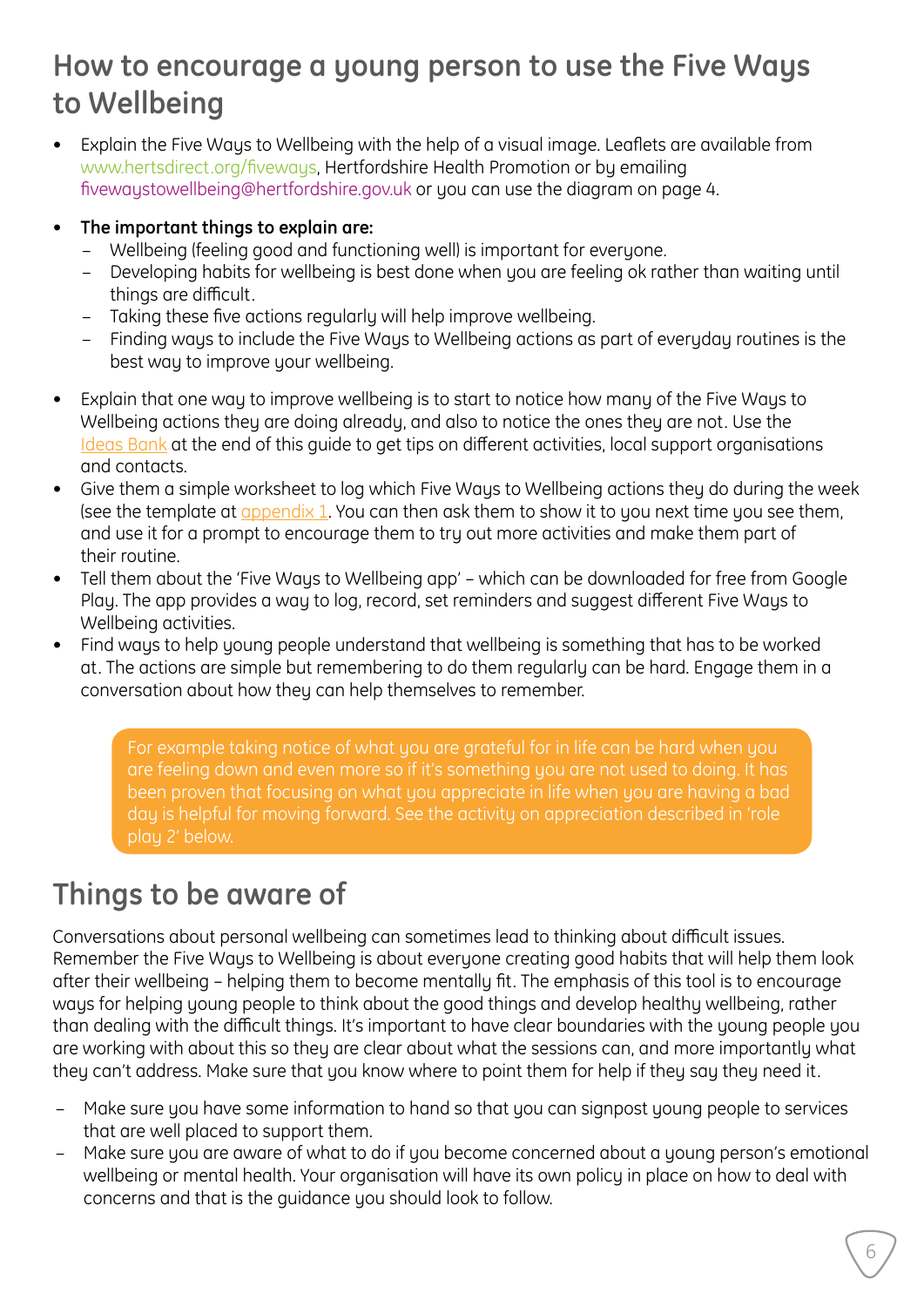# **Role play 1- Talking about football**

Some people will find it easy to start a conversation with a young person about wellbeing. These role plays are provided here for those who feel less confident in managing this sort of conversation. They're not intended as a script to follow word for word, but hopefully give some ideas and techniques to use.

Start the conversation by talking about something a young person is interested in - in this case football.

**You:** It's good that you like being active and football is a great way to meet up with friends. Did you know that that's two of your Five Ways to Wellbeing actions? Be Active and Connect?

**Young person:** What's that?

**You:** Five Ways to Wellbeing are five actions that can be taken to improve wellbeing. Looking after your wellbeing is as important as looking after your physical health. Wellbeing is about feeling good and functioning well and there are actions that you can take regularly to help you improve and look after your wellbeing. By playing football with others you have covered two out of the five actions that can help, being active and connecting with other people. Let me explain…

By **being active**, it is good for your wellbeing as it reduces stress and anxiety. Also while you are concentrating on playing football, you are not thinking about other things, such as the piece of homework that needs doing or the exam that's coming up.

You are **connecting** with others while you're playing, both your own team mates and those you are playing against. Feeling connected to other people is proven to help you feel good and function well.

## **The other 3 are:**

7

**Give** – giving someone something, it could be a smile, your time or you could help someone with a problem they have. Can you remember a time when you have helped someone? What did you do? Did you notice how it made you feel at the time?

**Take notice** - stopping and paying attention. There is so much to be aware of, but usually we are in too much of a rush to really notice our surroundings. Stop and observe something closely. Look beyond what you normally see and look at it in a different way or from a different angle.

**Keep learning** – something new. What interests you? It can be something small or big? Think about this as different to the type of learning in school or college. For example you might be interested in a particular animal or a country – how can you find out more about it? TV, Internet, Google, family, neighbours, the library? You might want to find out about a chosen career. Who else does this job? How did they get there? What courses did they take? Learning offers real satisfaction and keeping your mind active is beneficial for your wellbeing.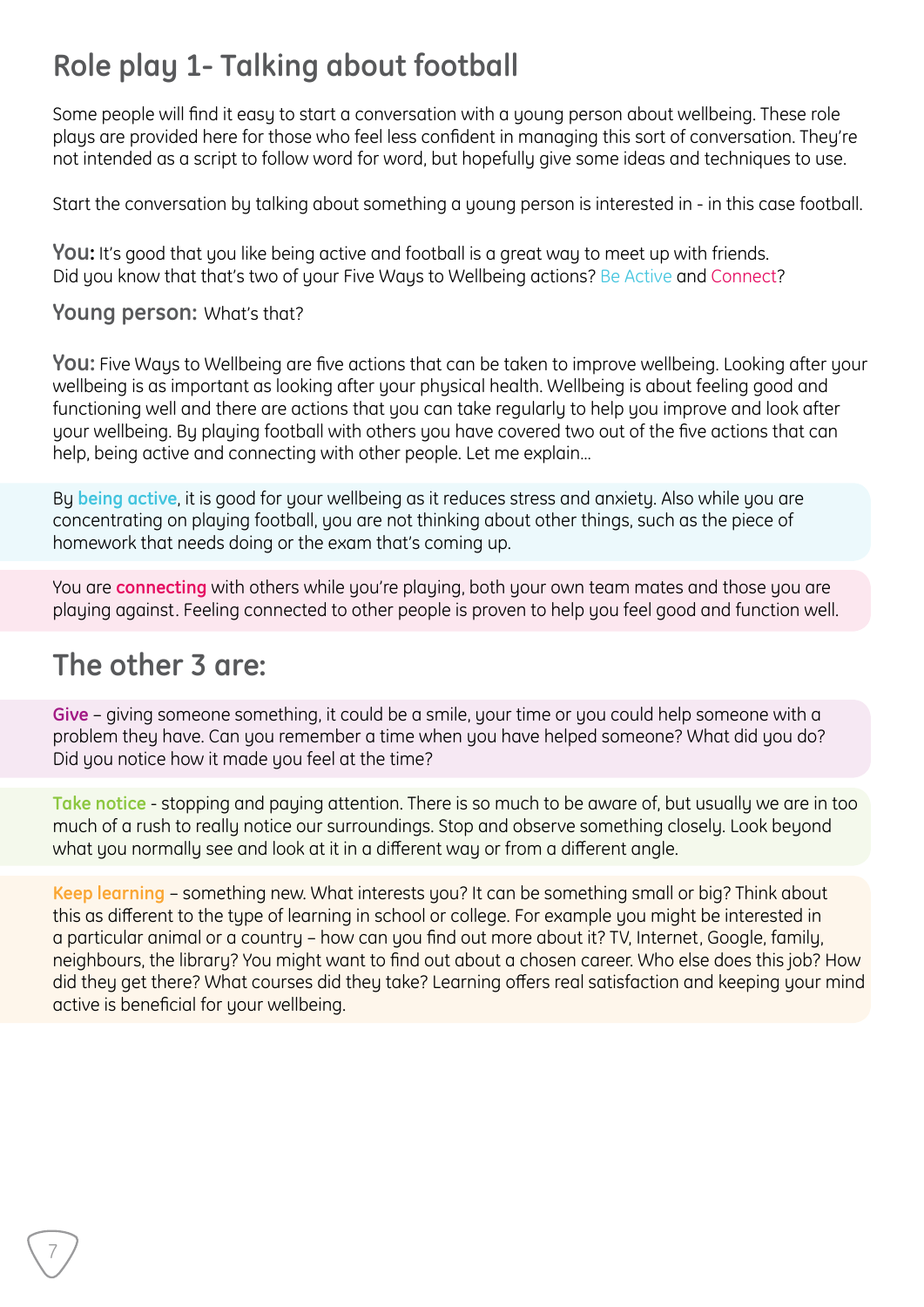## **Role play 2 – Talking to a young person about using the Five Ways to Wellbeing actions when they are having a bad day**

Some people will find it easy to start a conversation with a young person about wellbeing. These role plays are provided here for those who feel less confident in managing this sort of conversation. They're not intended as a script to follow word for word, but hopefully give some ideas and techniques to use.

**You:** Using the Five Ways to Wellbeing actions can really help when things are not going so well, but it is good to practice using them on good days so they are familiar to you. Do you often stop and think about what you appreciate in life?

**Young person's likely response:** Not really no.

You: It's really simple, but it may feel odd to start off with particularly if you don't normally think about what you appreciate in life. Here's what you do

Before you go to bed tonight I want you to think of three things that you are grateful for and you appreciate in your life. It can be big or small things – it doesn't matter. The important thing is that you stop and **Take Notice** of three things. I want you to say them out loud (perhaps looking in a mirror as you say them) or write them down. I want you to do this every night for one week.

**Young person:** That is going to be weird!

**You:** It might feel a bit weird to start with, but you will be on your own and so it doesn't matter. The idea is that we (human beings) tend to spend more time thinking about what's bad or going wrong in life and not enough time thinking about the things we are grateful for. By thinking about three things each night it will allow you to create some balance in your thinking about what's good about your life. So when you are having a bad day you can remember the good things more easily because you have thought about them or look at what you wrote down as a reminder. It won't make the bad day go away completely, but it will help you think that not everything in your life is bad and that there are things you are grateful for and that will make you feel better. When you feel good you will be better at problem solving which may help you with dealing with the difficult day.

If this works for you, you can give your appreciation to someone else. This is another of your Five Ways to Wellbeing – **Give**. Choose someone who has done something for you that you are grateful for and take the time to tell them. Be sure to tell them what they did for you, be as detailed as possible and tell them why you are grateful to them. It will make you and them feel good.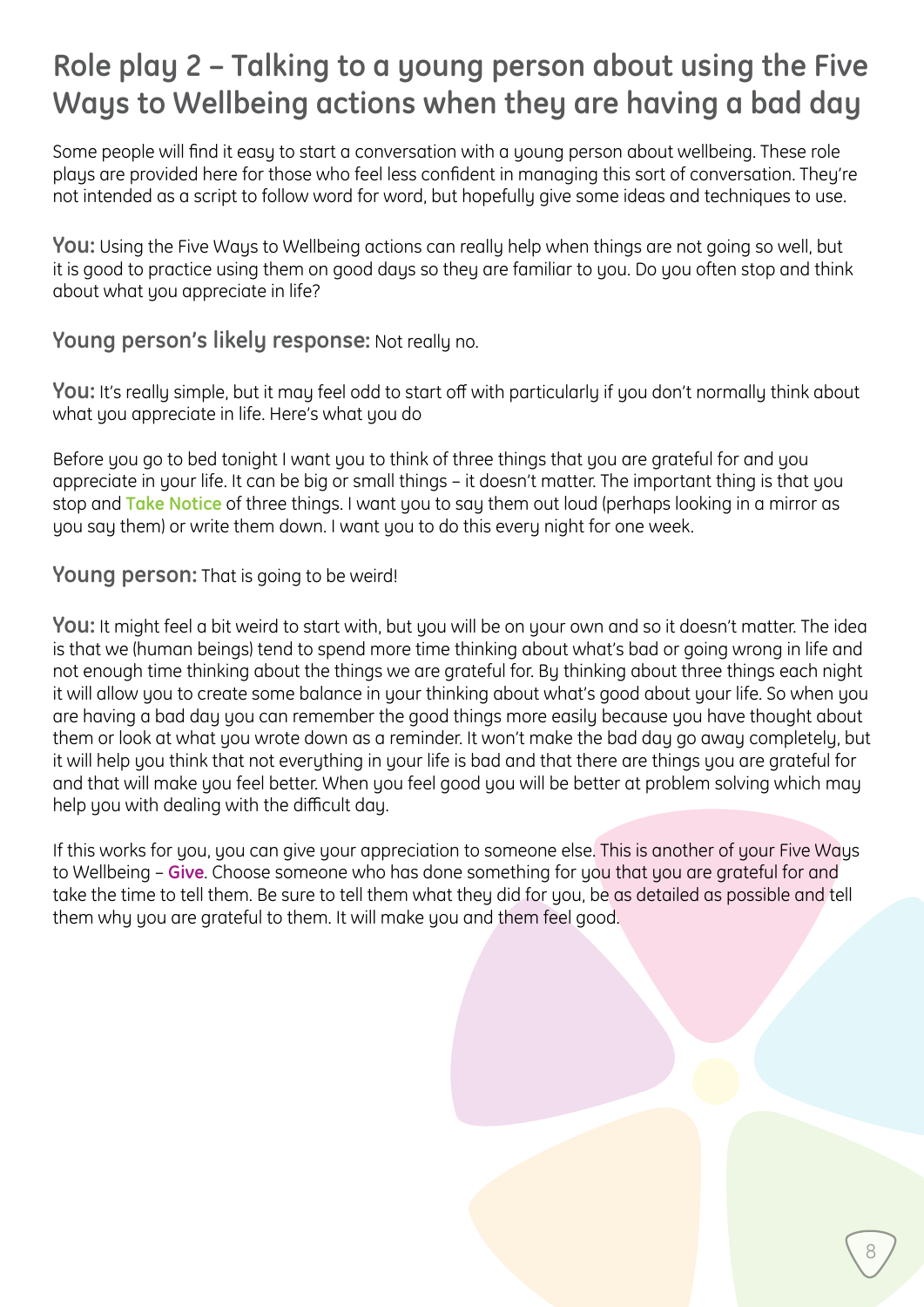## **Working with a group of young people**

The Five Ways to Wellbeing can work as group work with young people. Here are some ideas for how you can introduce the concept to a group of young people in an interactive way. During the sessions, try to encourage young people to be aware of how the activities are affecting their wellbeing.

# **Five Ways Icebreaker**

Use the Five Ways to Wellbeing as an icebreaker the first time you work with a group. Introduce the Five Ways to Wellbeing actions and show them a leaflet (available from www.hertsdirect.org/fiveways or Hertfordshire Health Promotion). Then ask each member of the group to think about one of the Five Ways to Wellbeing actions they have done recently and to share it with the group. If the group is less comfortable talking to the whole group, get them to work in groups or two or three. Ask them to think about:

- the emotion they felt when doing the activity.
- how often they do this sort of activity.
- whether they have thought about the activity as helping to improve their wellbeing.

## **Five Ways Picture and Word boards**

Get the group to create their own picture or word board, where they select different images that reflect the things that make them feel happy and content in their every day lives. Give them labels with each of the Five Ways to Wellbeing actions and get them to assign to the most relevant area of their board. Use this to discuss how many of the five actions they are taking already and what is missing. Have they thought about the activity before in terms of helping them improve their wellbeing?

## **'Five Ways Circuits'**

Set up a circuit with five stations around the room that represent one of the Five Ways to Wellbeing actions. Split into small groups and each will spend 10 minutes at each station. This can be adapted to the group and can require preparation to support it, but could include the:

- Learn station: they must learn 5 facts about an unusual topic
- Notice station: give them all the same object (e.g. a piece of fruit, or a leaf) and get them to take notice of it's individual characteristics. Then ask them to share with the group how their item is different unique, unusual. Something that they wouldn't have noticed if they had not focused their attention on it.
- Connect station: they each share two facts about themselves.
- Give station: they must think about actions they could take to improve their local neighbourhood e.g. picking up litter or painting a fence.
- Active station: do as many keepy uppies in a row as they can.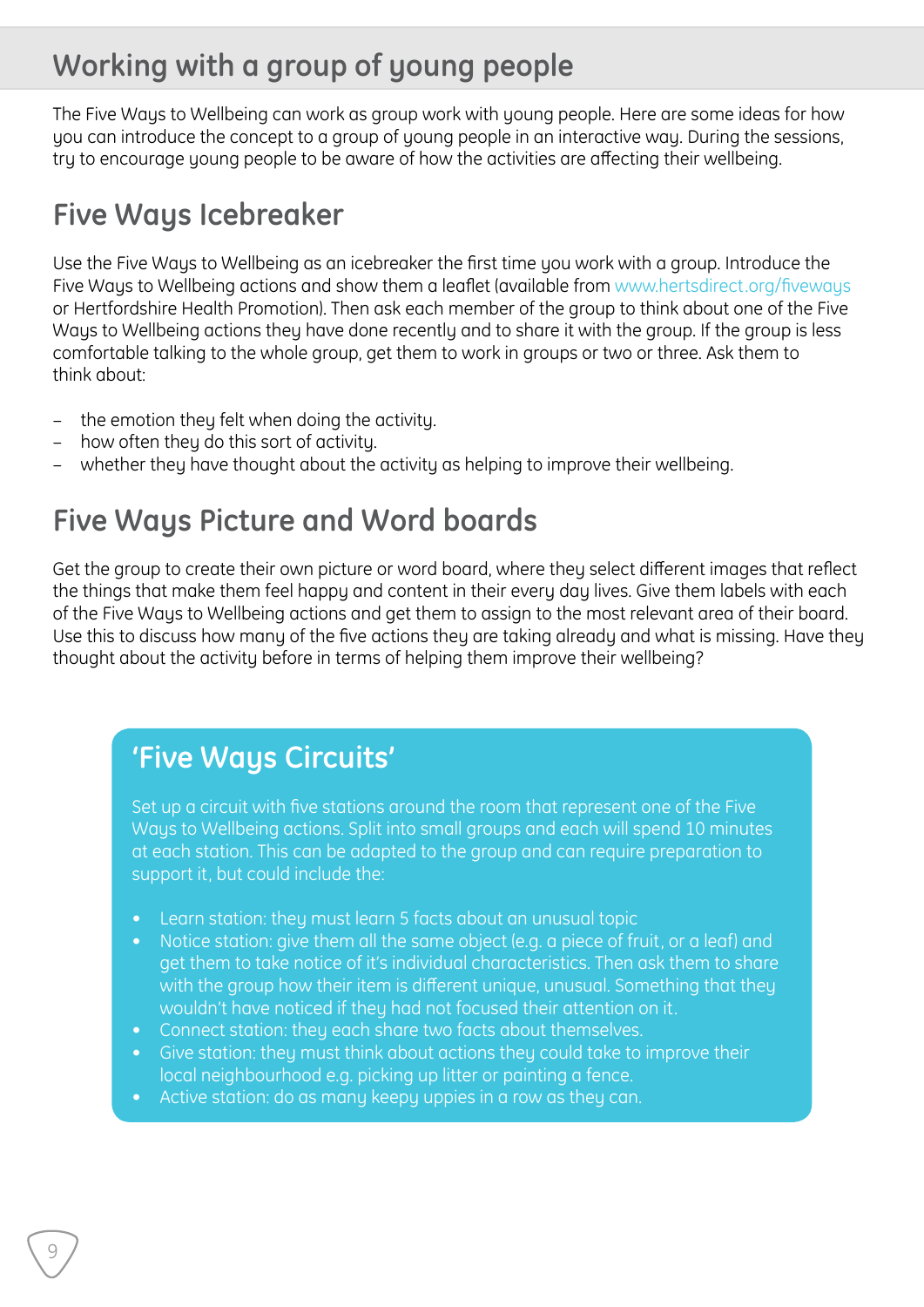## **Other activities with groups**

- Using a flip chart or white board list each of the Five Ways to Wellbeing actions, and add a tick anytime they are mentioned as part of the session, e.g. if someone mentions being active in some way then add a tick to 'be active'.
- Give the group cards with interesting photos or pictures on and ask them to pick one that they connect with. Ask them to share what it is about the picture or photo that connects them to it.
- Set up a physical activity as a break from the rest of the session or programme. Any activity that will get them up on their feet and doing something different to the planned programme.
- Ask the group to come up with as many ideas for activities involving the Five Ways to Wellbeing as possible.
- Incorporate a creative activity into the group that involves learning something new.

## **'Malteser activity'**

- Bring in a packet of sweets (like Maltesers) so there are enough for each person.
- Place a Malteser in front of each person, but ask them not to touch it.
- Ask them to look carefully at it without touching it. Ask a few of them to say what they **notice** about it by focusing on it.
- Now ask them to pick it up carefully and to smell it. Ask them what it smells like.
- Get them to place the Malteser on their tongue without dropping it. Allow the Malteaser to rest on the tongue for a few seconds.
- Now ask them to bring their tongue back into their mouth and roll the Malteser around in their mouth. Ask them to try and not swallow but to **notice** the taste, smell, texture and any other senses and get them to write down the words that come into their mind as the sweet rolls around in their mouth.
- Finally they can eat the Malteser.
- Ask the group to discuss what they noticed about the Malteser, and share the words they came up with.
- Encourage the group to think about the process they went through, what it was like, and how they could use **Take Notice** like this in other parts of their lives?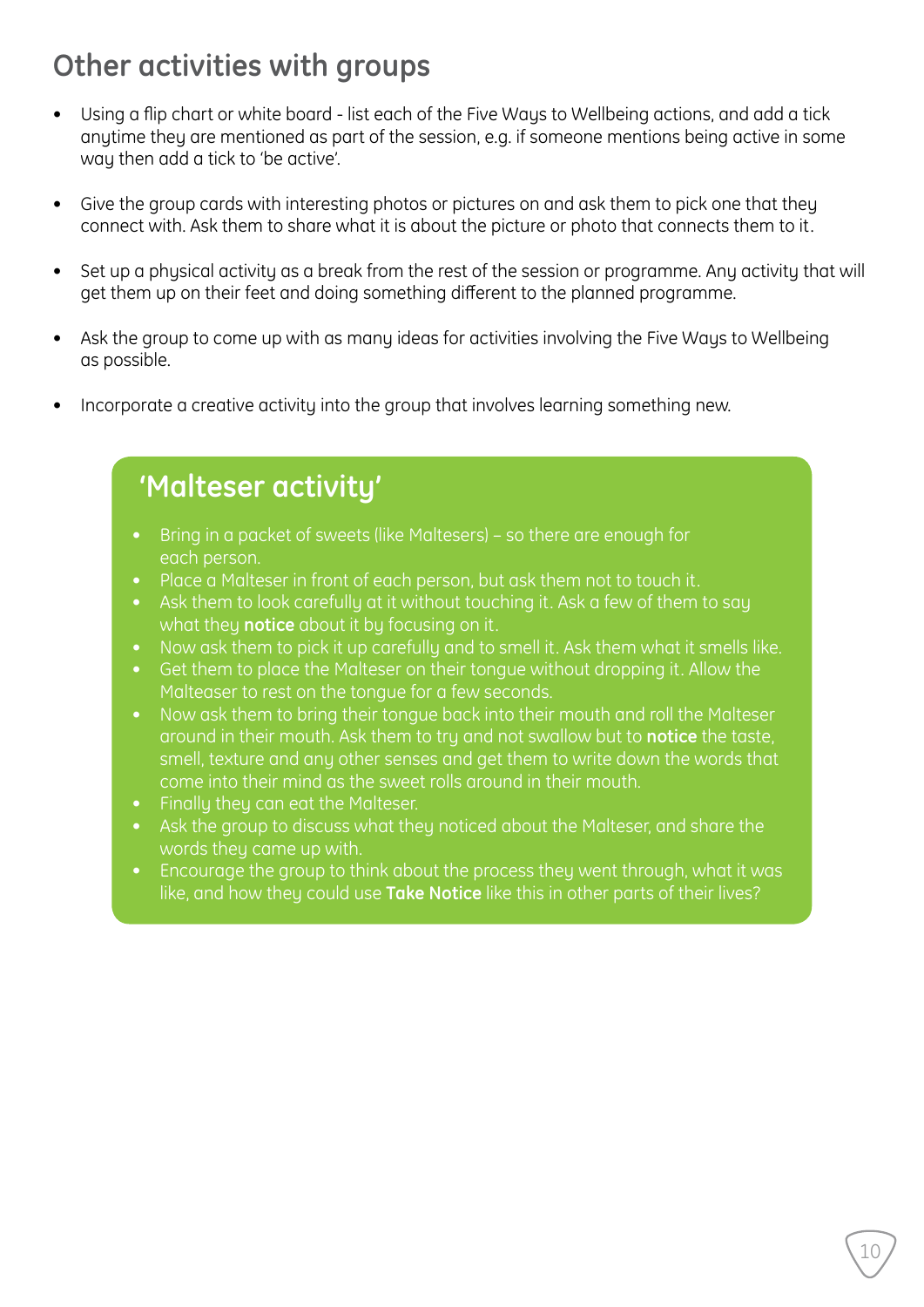## **'1,2,3 activity'**

Ask the group to get into pairs and stand facing each other.

It can be helpful to get a young person to help you model this for each stage. Once modelled get them to run through each stage a few times before you move them onto the next stage.

#### **Model the first stage**

Say 1, 2, 3 – first person says 1, second person says 2 and first person says 1. **Model second stage**

- Replace the 1 with a clap of the hands so first person clap their hands, second person says 2 and the first person says 3.
- **Model third stage**
- Replace the 2 with a click of the fingers so first person claps their hands, second person clicks their fingers and the first person says 3.

#### **Model final stage**

Replace the 3 with a (theatrical) slap of the thigh! So this time there should be no spoken sounds – The first person claps their hands, the second person clicks their fingers and the first person slaps their thigh!

### **Personal Challenges**

- Have a competition within the group: ask the group to try to do all Five Ways to Wellbeing actions between now and the next session and report back on what they have done. You could either give out a worksheet for them to log their activities (see template at [appendix](#page-17-0) 1), take photos, use the Five Ways to Wellbeing app (mentioned earlier), set up a hashtag and ask the group to tweet every time they do an activity, or set up a Facebook group to post the activities. Offer an incentive to whoever manages the most, and remember to go through what they have done at the next session so you can have a discussion about how to make these activities more routine.
- If you want to make this more challenging you can ask the group to take the Big Five Challenge, where they try to do all five actions at the same time or within 24 hours. They would need to find a way to provide evidence of their success.
- For some groups, instead of a competition you might want to try the Five Ways Pledge. Encourage the group to all pledge to regularly do as many of the Five Ways to Wellbeing actions as possible during the lifetime of the programme, and ask them to encourage each other to stick to this pledge. See template at [appendix 2.](#page-18-0)

**Remember to continually remind young people to reflect on how these group activities are improving their wellbeing. Encourage them to value their wellbeing and to understand that they can feel good and function well by taking regular actions.**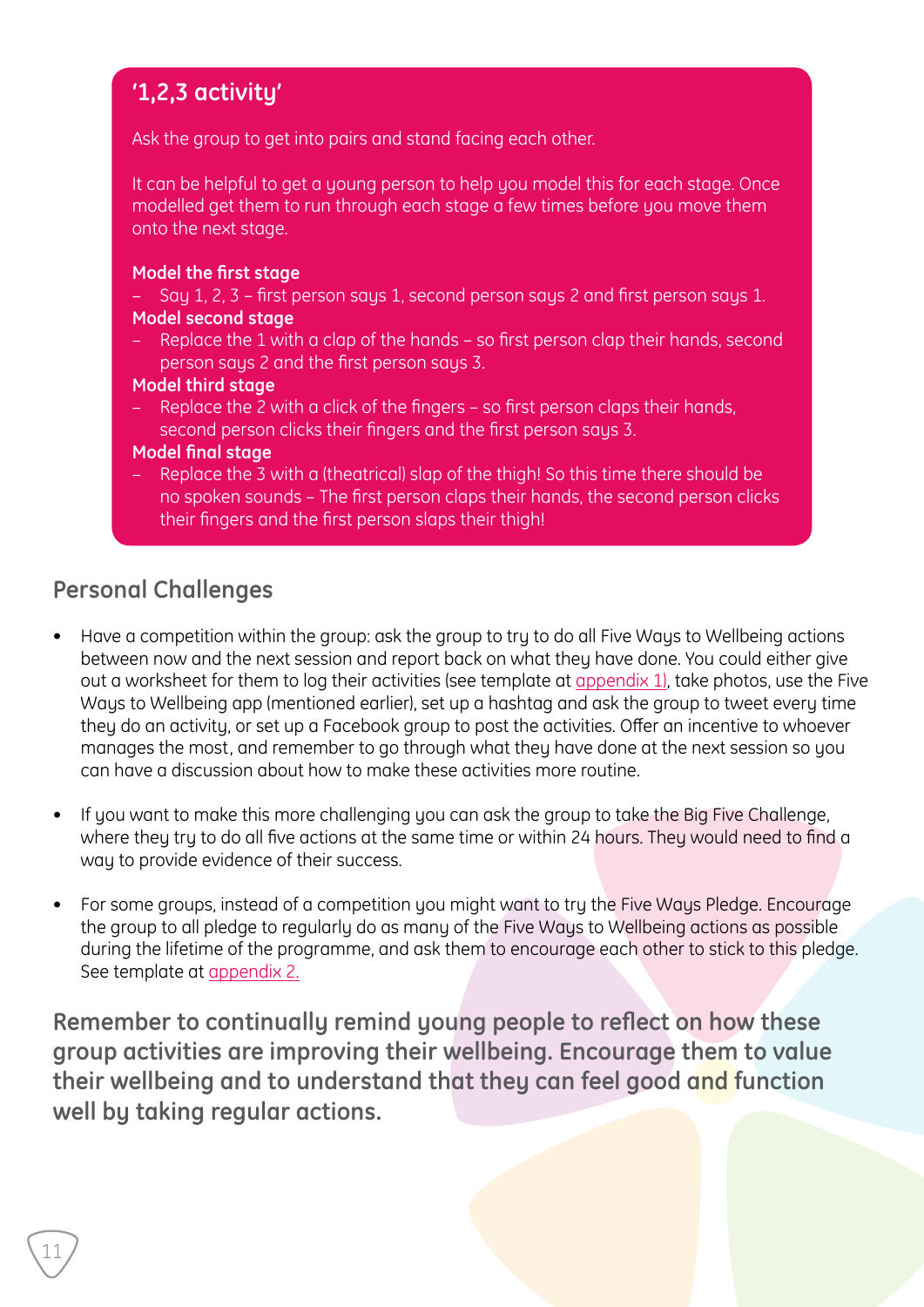# <span id="page-12-0"></span>**Ideas Bank**

## **How to advise young people on getting involved in each of the Five Ways to Wellbeing**

In the Ideas Bank you will find a list of ideas for encouraging young people to get involved in each of the Five Ways to Wellbeing. They are just a starting point for inspiration and there are many many more. Often young people will come up with the best ideas themselves.

The Ideas Bank is designed to be used in conjunction with the rest of the toolkit, so please read the introductory sections first so that you understand how the Five Ways framework works and how to explain it to young people.

# **Connect**

Connect with the people around you. With family, friends, and neighbours. At home, school or in your local community. Think of these as the cornerstones of your life and invest time in developing them. Building these connections will support and enrich you every day.

### **Key message:**

Connect, build, broaden and strengthen relationships and social networks. Spend time with others, friends and family and make time for conversation or having that chat.

### **Ways to connect:**

- With family share your day and ask about theirs
- At school speak to someone new. Smile and speak to someone as you pass them in the corridor
- Ask a friend about their weekend and pay attention and listen when they tell you
- Talk to someone in person or on the phone instead of messaging or social media
- Make contact with someone you used to hang out with
- Find an old photo of friends or family and share it with them
- Don't use your phone for a day (or at least for a few hours!)
- Take your headphones off when in a shop
- Ask your parents or carer about their childhood
- Don't use the self-checkout in a shop and talk to the shop assistant
- Write a letter or send a postcard to someone
- Smile at a person on the street and say hello
- Share a random or inspirational photo with your friends
- Set up a social network group with a new group of friends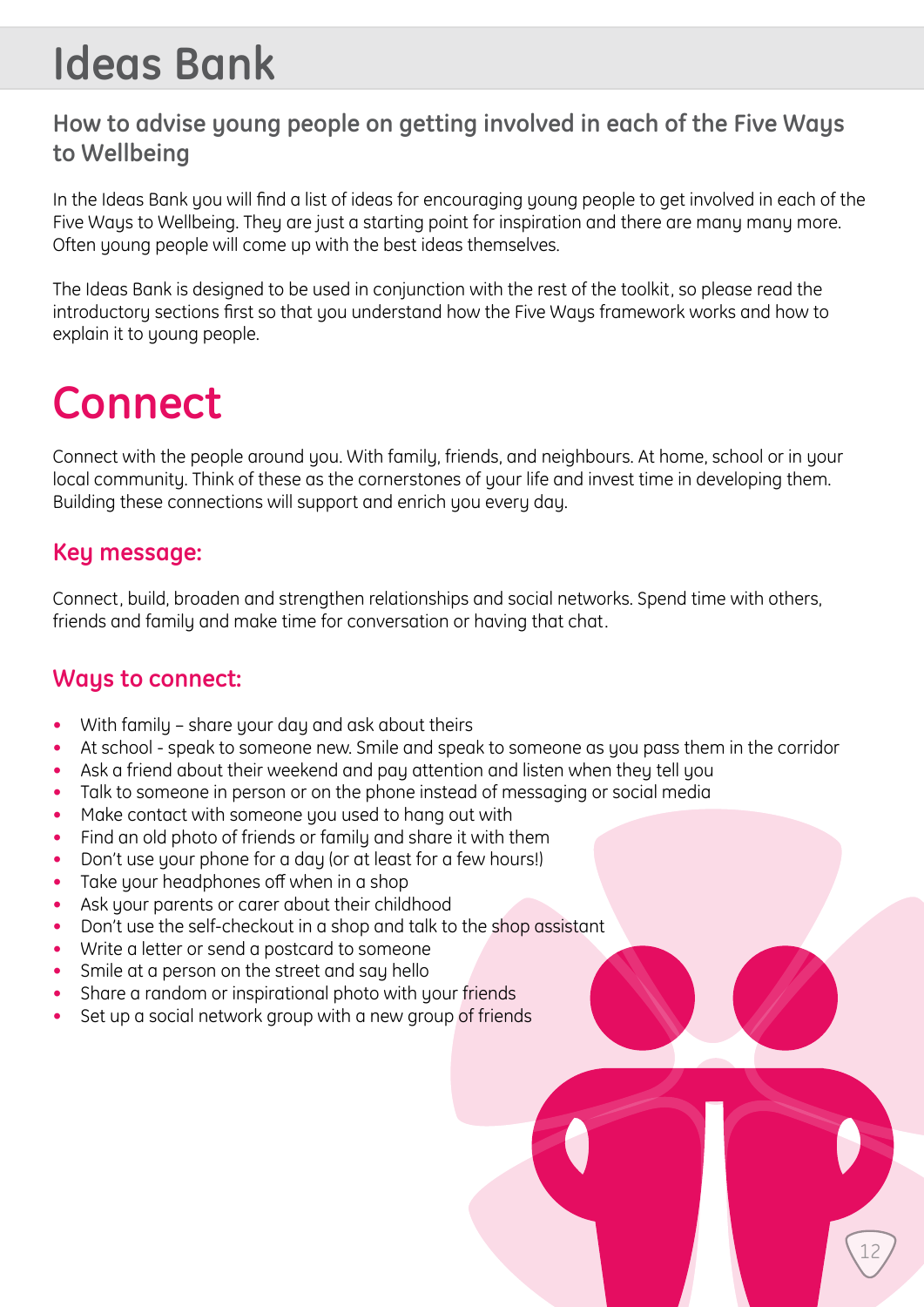# **Be active**

Go for a walk or run. Step outside. Cycle. Play a game. Garden. Dance. Exercising makes you feel good. Evidence suggests that physical exercise changes your brain chemistry and releases happy hormones which in turn can make you feel more positive. Most importantly, discover a physical activity you enjoy and one that suits your level of mobility and fitness.

#### **Key message:**

Being active is for people of all ages and does not need to be intense physical activity. Being active, such as walking, can also encourage social interactions.

### **Ways to be active:**

- Play your favourite song and dance to it
- Go for a walk at lunchtime
- Walk to school
- Get off the bus one stop earlier and walk the final part of your journey
- Go to your local park
- Stretch and move your limbs in the morning, midday and evening
- Join a new sports club or team
- Walk the dog
- Do some gardening
- Make bread it's hard work!
- Climb a tree

13

- Go to PE no excuses!
- Try out a new exercise class like yoga or zumba
- Learn how to swim or ride a bike
- Create a five a side football team
- Try crazy golf or bowling with your mates
- Walk to see friends instead of going in the car
- Have a Wii fit competition
- Learn to be a lifeguard
- Coach a kids football team

For more information on how to be active, visit Hertfordshire Sports Partnership www.sportinherts.org.uk

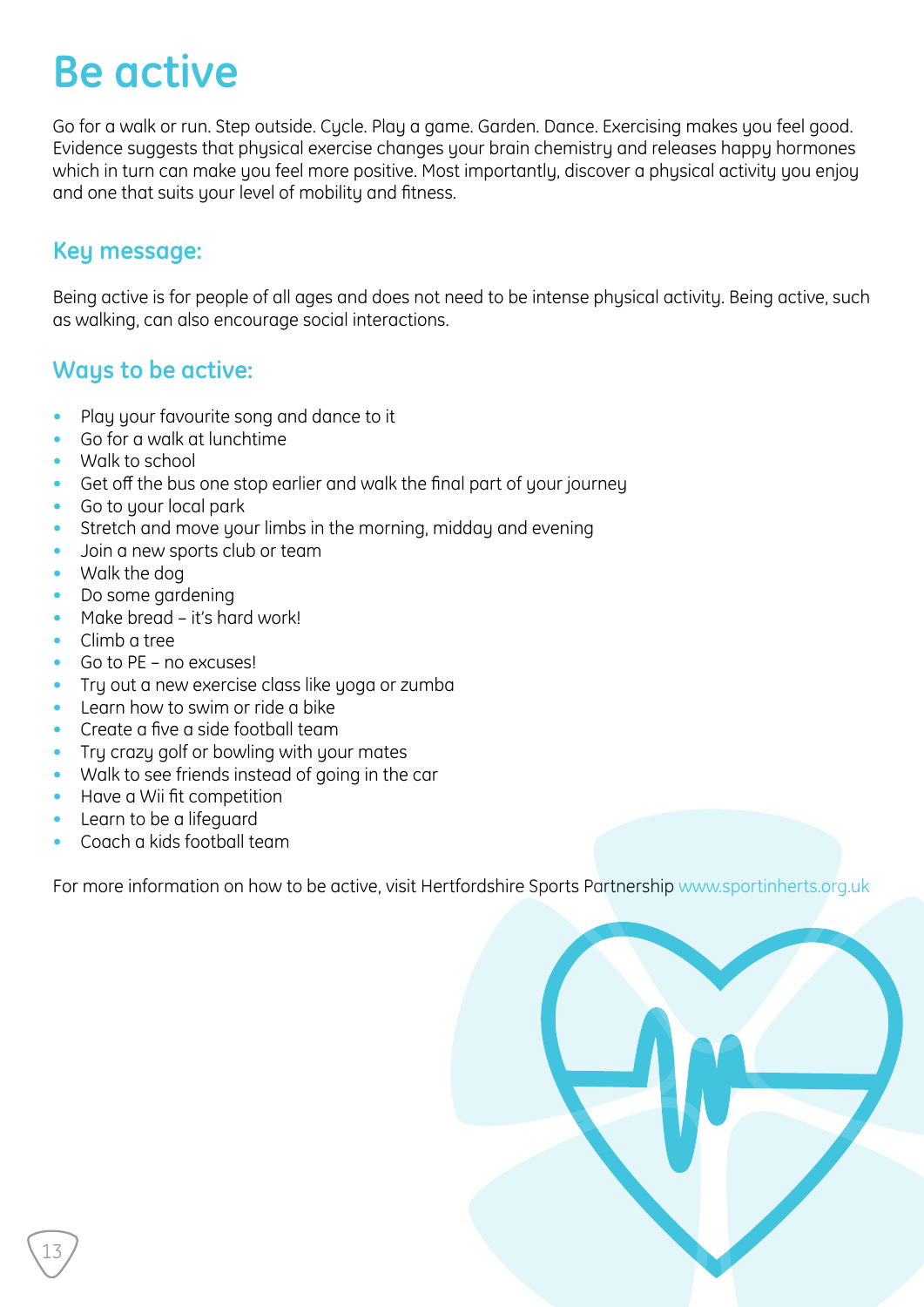# **Take notice**

Be curious. Catch sight of the beautiful. Remark on the unusual. Notice the changing seasons. Savour the moment, whether you are walking to school, eating lunch or talking to friends. Be aware of the world around you and what you are feeling; reflecting on your thoughts and feelings may help you to identify why you may be feeling a certain way.

#### **Key message:**

Take time to be still, reflect, become aware of your surroundings. Reflecting on your experiences will help you appreciate what matters to you.

### **Ways to take notice:**

- Take a different, more beautiful route to or from school
- Stop and really take in your surroundings
- Reflect on the positives, what can you be grateful for there is always something
- Take notice of what you are thinking. Not to judge or be hard on yourself, but just to be more aware of what you are thinking
- Really savour every mouthful of your lunch, noticing the texture, flavour, how the food feels, tastes
- Consider your strengths and how you make the most of them.
- Think about who inspires you and why
- Notice your neighbours and people around you
- Notice wild flowers and where they grow
- Watch animals and birds outside
- Think about what your parents do for you
- Pretend you are someone else and reflect on what they would think about you
- Plan for the future and where you'd like to be in 5 years time
- Do some people watching in the middle of town or in the park
- Try a new food and then notice how different it tastes and feels

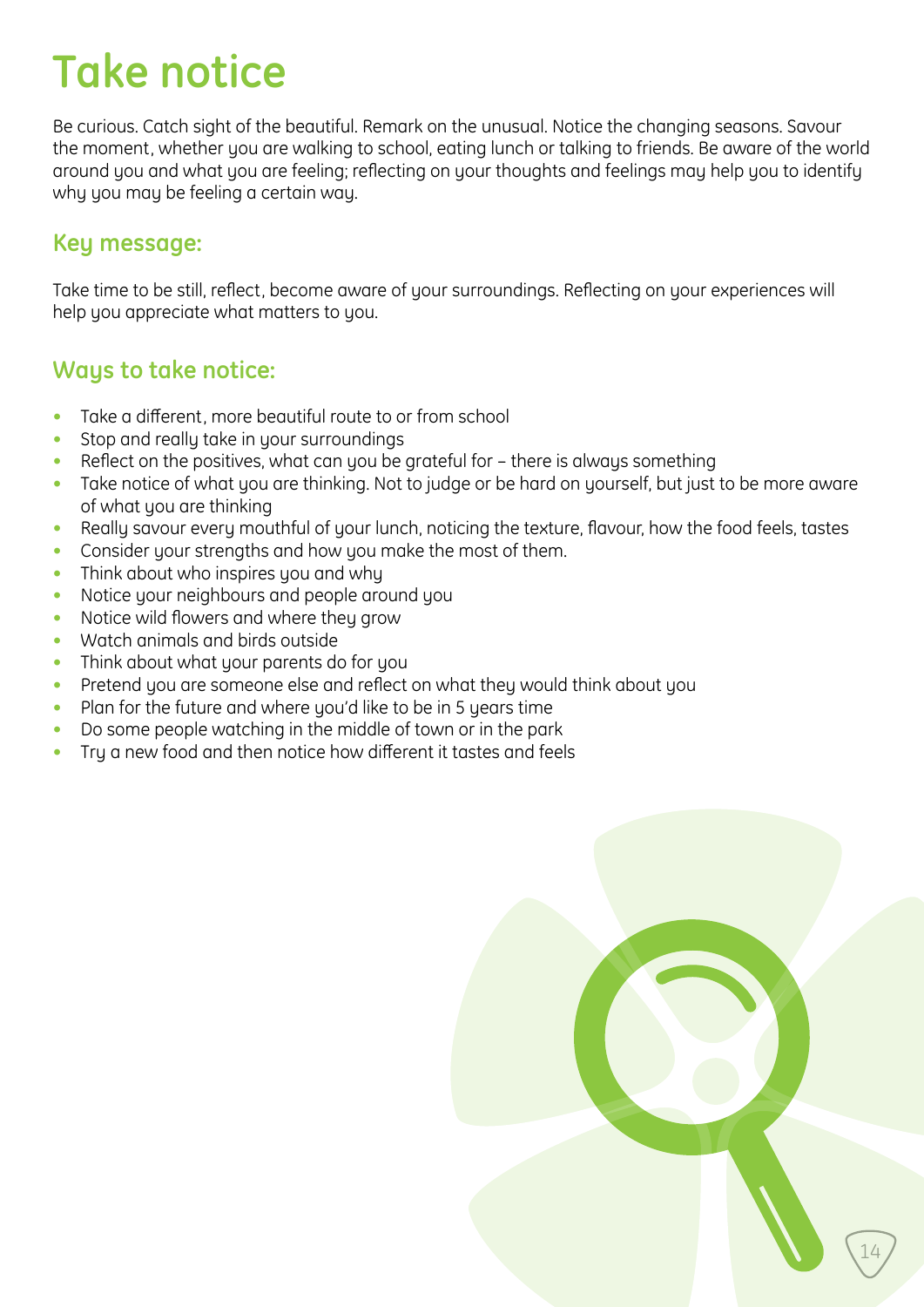# **Keep learning**

Try something new. Sign up for that course. Take on a responsibility at school. Fix a bike. Learn to play an instrument or how to cook your favourite food.

#### **Key message:**

Set a goal. Learn something new. Try something fun. Achieve a goal.

Learning can involve any manner of subjects, not just what you have to do in school. Learning can be social, you may make new friends as well as new skills. Many exciting learning opportunities exist in Hertfordshire covering a wide range of topics.

#### **Ways to keep learning:**

- Research something you've always wondered about
- Discover something new, find out more about something you're interested in
- Read the news or a book
- Use a conversation as a way to learn new things, be curious
- Sign up for a class or group outside of school
- Learn a new word
- Visit your local library
- Learn something new about yourself
- Go to a quiz or host one among your friends
- Learn an inspirational quote
- Download a random fact app
- Go to a museum
- Learn a new hobby or a new language
- Learn a new dance routine or the words to a new song
- Learn a new route home
- Find out more about something your friends or family are interested in
- Learn more about your family history
- If you hear something you don't understand, google it straight away
- Use a dictionary for words you don't know
- Learn how to drive

15

Think about how others are feeling and work out why

For more information on how to keep learning, visit www.hertsdirect.org/services/libraries

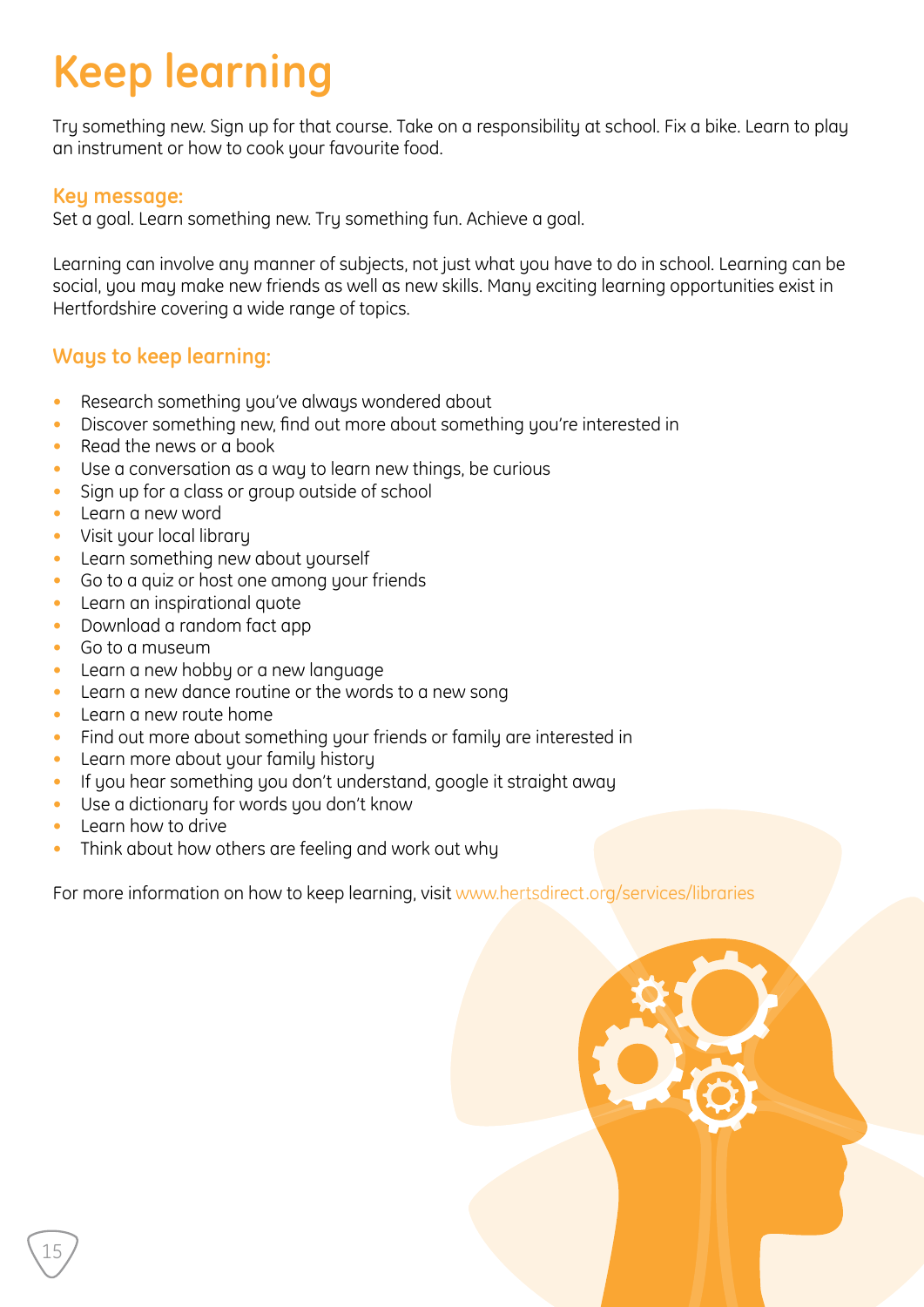# **Give**

Do something nice for a friend, thank someone, smile, volunteer your time, join a community group, look out, as well as in.

#### **Key message:**

Any acts of kindness, whether small or large can make you feel happier and more satisfied about life. Seeing yourself, and your happiness, linked to the wider community can be incredibly rewarding and creates connections with the people around you.

#### **Ways to give:**

- Smile and be willing to give your time to a conversation
- Check up on a friend
- Say thank you to someone who has helped you. Send a text, or message or write them a letter to show how much it meant to you.
- Give unwanted items to a local charity shop
- Donate your time to do something for someone else; help out a neighbour; carry shopping or offer to baby-sit
- Offer to help your parents or people you live with round the house
- Bake a cake and give it to someone
- Do some volunteering
- Help out at a local fete or event
- Nominate someone for an award
- Give some food to a food bank
- Give someone a hug
- Be a mentor for someone
- Raise money for charity
- Help an elderly neighbour
- Be a good role model
- Learn how to put someone in the Recovery Position
- Give your pocket money to someone who needs it more than you
- Give yourself some time to relax
- Take action to improve your area e.g. suggest ideas for reducing crime, help to clean up graffiti or pick up litter in the park
- Volunteer for an extra responsibility at school or college

For more information on how to give, visit www.vinspired.com the website for young people doing good things.

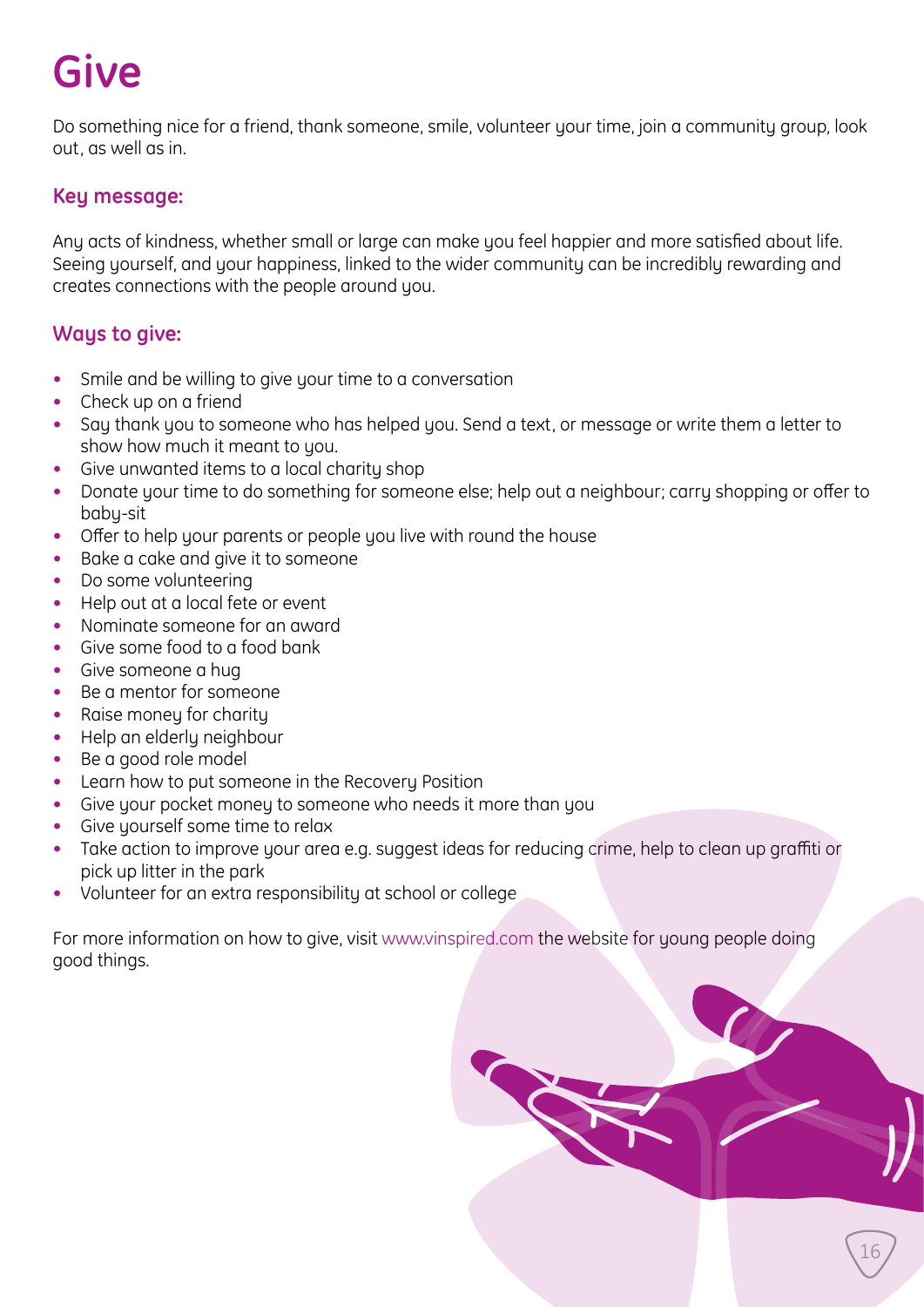

## <span id="page-17-0"></span>**Appendix 1: Logging your Five Ways to Wellbeing**

In each box write down what activity you did e.g. football. And then circle the smiley face to show how it made you feel.

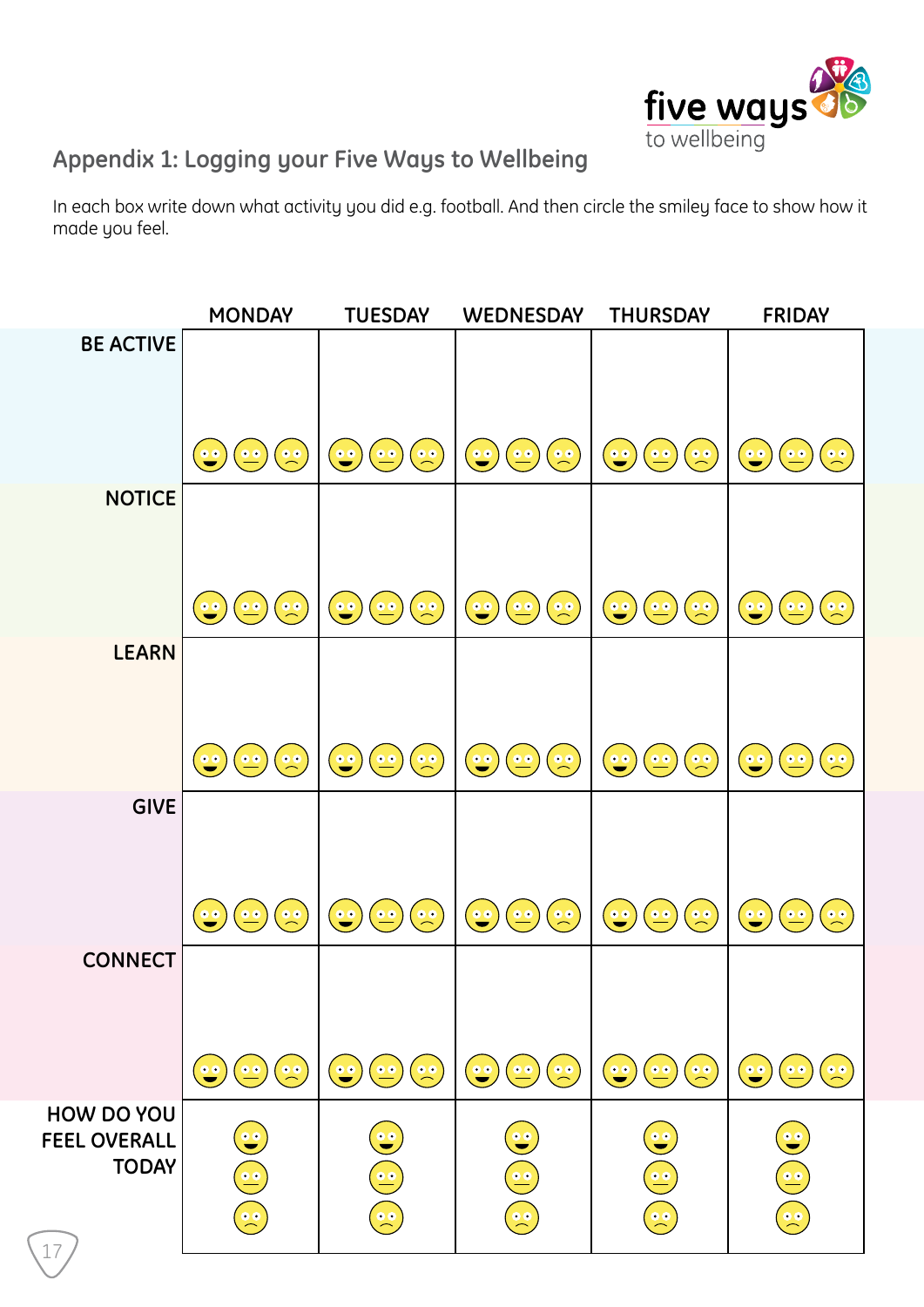

<span id="page-18-0"></span>**Appendix 2** 

# **Five Ways to Wellbeing Pledge**

## I pledge to take ownership of my own wellbeing.

I will do this by regularly doing as many of the Five Ways to Wellbeing actions as I can, and helping my friends to do the same.

| <b>Name</b>     |
|-----------------|
| <b>Signed</b>   |
|                 |
| Pledge partners |
|                 |
|                 |
|                 |
| <b>Date</b>     |
|                 |